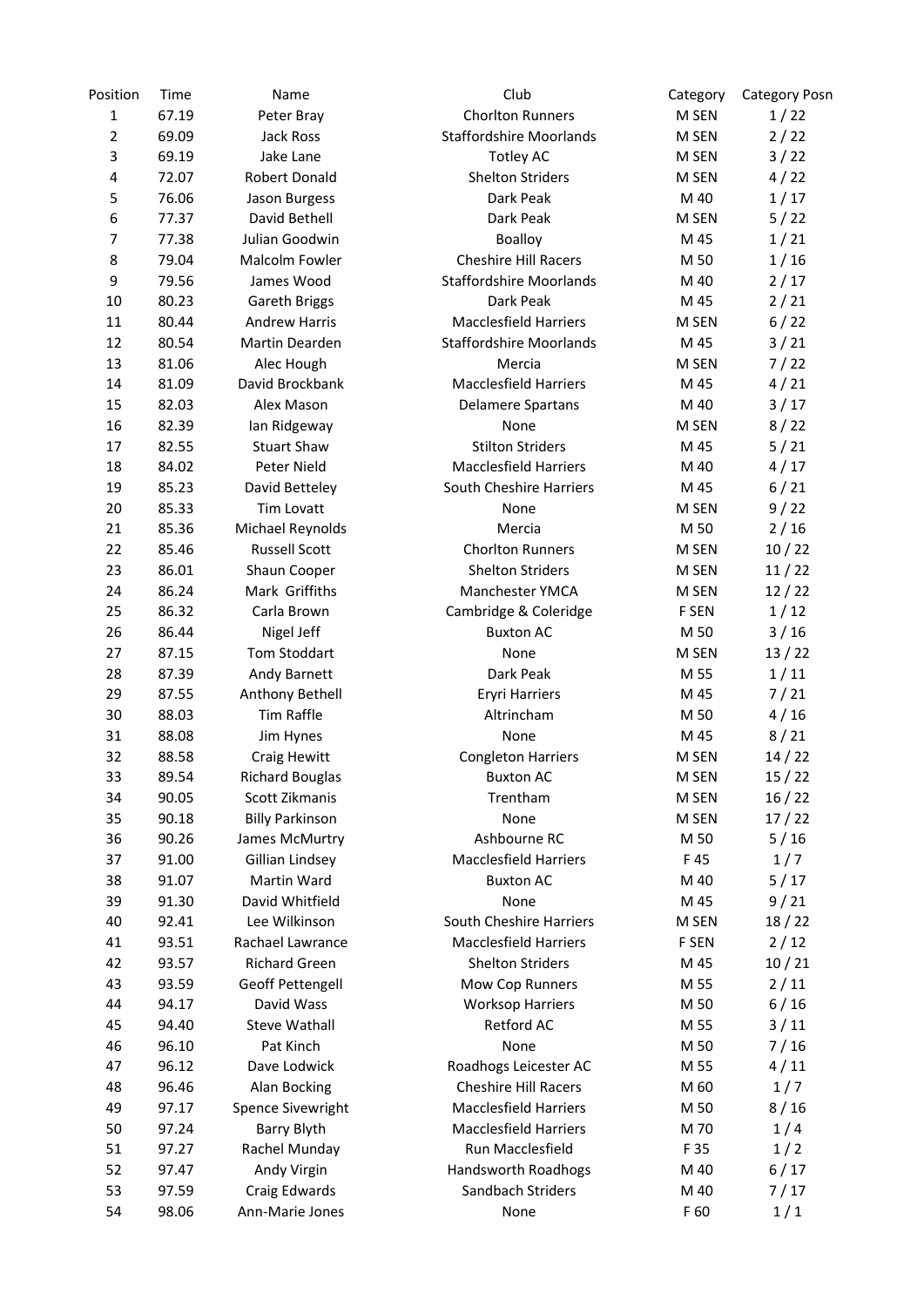| 55       | 98.15            | Peter Richardson                              | Cheadle                             | M SEN        | 19/22       |
|----------|------------------|-----------------------------------------------|-------------------------------------|--------------|-------------|
| 56       | 98.16            | Nigel Horney                                  | Keswick AC                          | M 55         | $5/11$      |
| 57       | 98.38            | Geoff Osbaldestin                             | Mow Cop Runners                     | M 40         | 8/17        |
| 58       | 98.50            | Malcolm Bushfield                             | Ashbourne RC                        | M 45         | 11/21       |
| 59       | 99.19            | Gerry Watson                                  | Wymondham AC                        | M 60         | 2/7         |
| 60       | 99.41            | David Stevenson                               | None                                | M 45         | 12/21       |
| 61       | 99.55            | Danielle Brearton                             | <b>Wigan Harriers</b>               | F SEN        | $3/12$      |
| 62       | 100.12           | Kenny Turner                                  | Dark Peak                           | M 55         | 6/11        |
| 63       | 100.21           | Chris Horsfall                                | Handsworth Roadhogs                 | M 60         | 3/7         |
| 64       | 100.32           | Arron Jackson                                 | <b>Worksop Harriers</b>             | M 45         | 13/21       |
| 65       | 100.45           | <b>Tracey Brown</b>                           | South Cheshire Harriers             | F 50         | 1/6         |
| 66       | 100.55           | <b>Stewart Waudby</b>                         | <b>Macclesfield Harriers</b>        | M 40         | 9/17        |
| 67       | 101.18           | Alan Sterrey                                  | None                                | M 40         | 10/17       |
| 68       | 101.34           | Tony Hulme                                    | Wilmslow                            | M 70         | 2/4         |
| 69       | 101.42           | Paul Mellor                                   | <b>Hatton Darts</b>                 | M 45         | 14/21       |
| 70       | 102.07           | Kirsty-Jane Birch                             | Pennine                             | F SEN        | 4/12        |
| 71       | 102.23           | David Nimmo                                   | South Cheshire Harriers             | M SEN        | 20/22       |
| 72       | 102.28           | Andy Quickfall                                | Newburgh                            | M 60         | 4/7         |
| 73       | 102.32           | John Gorman                                   | North Derbys RC                     | M 60         | 5/7         |
| 74       | 102.51           | Caroline Scott                                | Sinfin                              | F45          | 2/7         |
| 75       | 103.11           | Mark Crook                                    | Cambridge & Coleridge               | M SEN        | 21/22       |
| 76       | 103.17           | <b>Mark Platts</b>                            | <b>Staffordshire Moorlands</b>      | M 40         | 11/17       |
| 77       | 103.56           | Simon Bolton                                  | <b>Cheshire Hill Racers</b>         | M 50         | 9/16        |
| 78       | 104.27           | Jade Rogers                                   | None                                | F U23        | 1/1         |
| 79       | 104.44           | Stephen Bethell                               | <b>Staffordshire Moorlands</b>      | M 45         | 15/21       |
| 80       | 105.48           | Russ Cooper                                   | Mow Cop Runners                     | M 60         | $6/7$       |
| 81       | 105.57           | Amelia Hunt                                   | Goyt Valley Striders                | F SEN        | 5/12        |
| 82       | 106.15           | Jonathan Gregson                              | <b>Hatton Darts</b>                 | M SEN        | 22/22       |
| 83       | 106.27           | David Morris                                  | <b>Cheshire Hash House Harriers</b> | M 50         | 10/16       |
| 84       | 106.32           | Kate Wray                                     | <b>Shelton Striders</b>             | F SEN        | 6/12        |
| 85       | 106.34           | <b>Gareth Trimble</b>                         | Wilmslow                            | M 40         | 12/17       |
| 86       | 106.38           | Kate Heathcock                                | Mow Cop Runners                     | F 50         | 2/6         |
| 87       | 106.50           | Nick Ham                                      | <b>Glossopdale Harriers</b>         | M 50         | 11/16       |
| 88       | 107.07           | Francis Wooff                                 | <b>Chorlton Runners</b>             | M 50         | 12/16       |
| 89       | 108.37           | Paul Brunt                                    | <b>Shelton Striders</b>             | M 45         | 16/21       |
| 90       | 108.45           | Stephen Plant                                 | <b>Staffordshire Moorlands</b>      | M 60         | 7/7         |
| 91       |                  | Anthony Horsfall                              | Handsworth Roadhogs                 |              | 13/16       |
|          | 108.54           | <b>Bill Belcher</b>                           |                                     | M 50<br>M 55 | 7/11        |
| 92       | 109.05           |                                               | None                                | F 40         |             |
| 93<br>94 | 109.09<br>109.25 | Kathryn McKee<br>Abbie Dutton                 | None<br><b>Chorlton Runners</b>     | F SEN        | 1/6<br>7/12 |
|          | 110.24           |                                               | None                                |              |             |
| 95<br>96 | 111.55           | Anna Bracegirdle<br><b>Andy Baines-Davies</b> | <b>Staffordshire Moorlands</b>      | F SEN        | 8/12        |
|          |                  |                                               |                                     | M 45         | 17/21       |
| 97       | 112.02           | Paul Hunt                                     | Goyt Valley Striders                | M 50         | 14/16       |
| 98       | 112.04           | Alan Williams                                 | Altrincham                          | M 55         | 8/11        |
| 99       | 112.45           | Sally Rigby                                   | Boalloy                             | F45          | 3/7         |
| 100      | 112.45           | Sarah Proudmore                               | Boalloy                             | F45          | 4/7         |
| 101      | 113.03           | David Ashton                                  | Manchester YMCA                     | M 65         | 1/1         |
| 102      | 114.19           | <b>Stephen Tooms</b>                          | Ashbourne RC                        | M 55         | 9/11        |
| 103      | 115.51           | <b>Anton Newell</b>                           | Sutton In Ashfield Harriers         | M 50         | 15/16       |
| 104      | 115.51           | Dan Nightingale                               | Ravenshead Runners                  | M 40         | 13/17       |
| 105      | 115.53           | <b>Clare Coombes</b>                          | Vegan Runners UK                    | F 40         | 2/6         |
| 106      | 115.53           | Lisa Robinson                                 | <b>Redhill Road Runners</b>         | F SEN        | 9/12        |
| 107      | 116.06           | Mark Wheelton                                 | <b>Macclesfield Harriers</b>        | M 55         | 10/11       |
| 108      | 116.27           | Melanie Bermingham                            | <b>Chase Harriers</b>               | F 55         | 1/1         |
| 109      | 116.40           | Cris Wood                                     | None                                | M 40         | 14/17       |